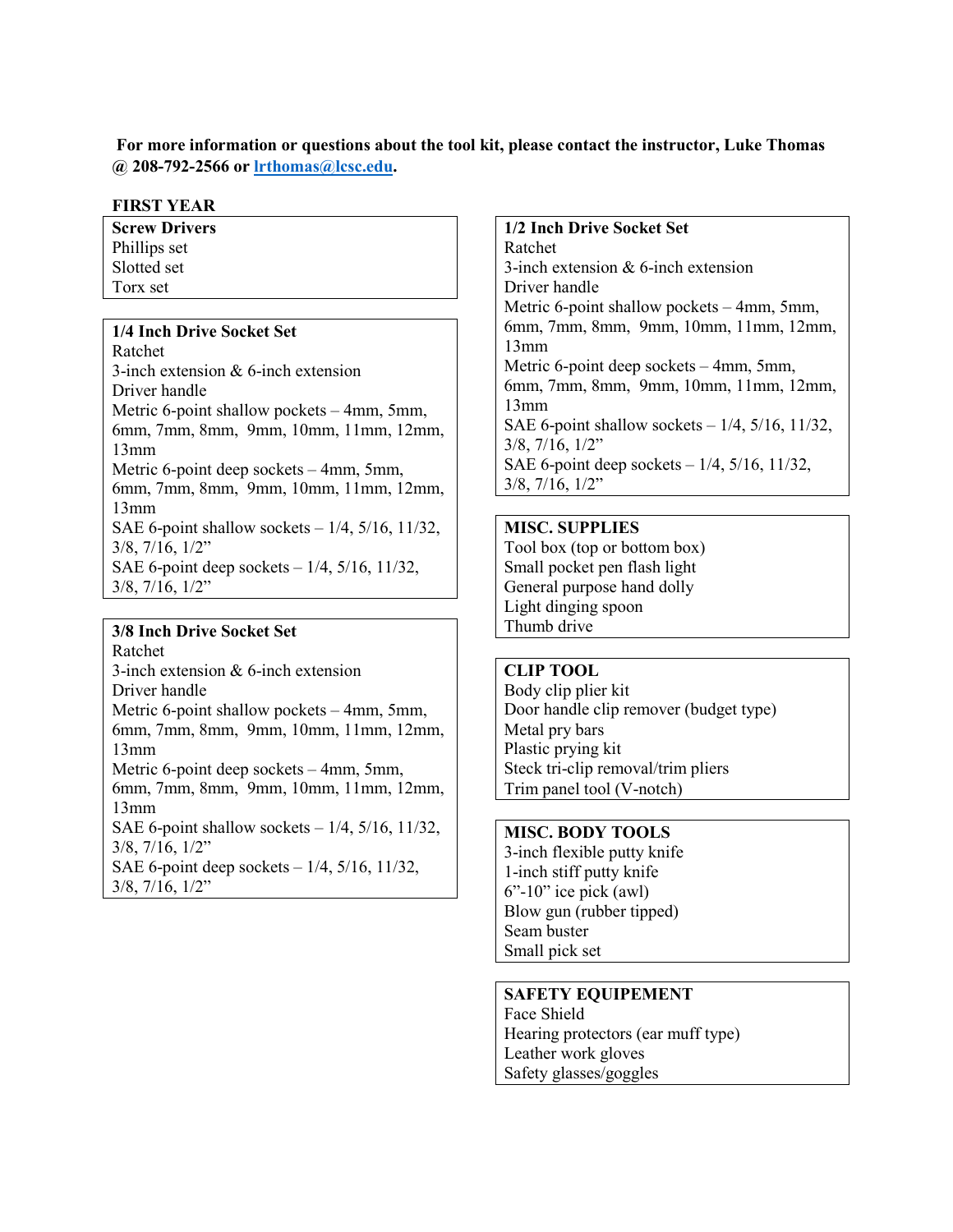### **MEASURING TOOLS**

25-foot measuring tape with standard & metric scales 36-inch metal straight edge

## **SANDING TOOLS**

Dura-block type kit Soft wet-sanding block Dura-block 16" Dura-block 12" teardrops

### **PLIERS**

10" channel locks 6" channel locks 6" needle nose 6" side cutting Needle nose locking pliers Standard locking pliers

### **SECOND YEAR**

### **SANDERS/GRINDERS**

1/4" cut-off die grinder (straight or 90 degree) 5" air grinder 6" dual action sander 8" dual action sander Belt sander Metal cut-off grinder

### **OPTIONAL TOOLS**

**WRENCHES**

Ratcheting metric Ratcheting SAE Stubby Metric Stubby SAE

### **SANDING BLOCKS**

1 inch x 1.5 inch 9 inch flexible Round Tear drop

#### **COMBINATION WRENCH SETS**

SAE – 1/4, 5/16, 3/8, 7/16, ½, 9/16, 5/8, 11/16, 3/4, 13/16, 7/8, 15/16" Metric – 7mm, 8mm, 9mm, 10mm, 11mm, 12mm, 13mm, 14mm, 15mm, 17mm, 18mm, 19mm

## **ELECTRICAL**

12-volt circuit tester Digital multimeter

## **HAMMERS**

16oz Ball-peen hammer 3 lb. Blacksmith hammer (cross peen) Cross-peen finishing hammer Pick hammer

## **CLAMPS**

(2) 9R Vise-grip (2) 11R Vise-grip Standard locking pliers Needle nose locking pliers

# **SPRAY GUNS**

Color/Clear gun Primer gun

## **IMPACT SOCKETS**

1/2" drive metric deep 1/2" drive SAE deep

## **AIR RATCHETS**

1/2" drive impact 1/4" drive air ratchet 3/8" drive air ratchet

## **METAL CUTTING**

File set Mini file set Tin snip (left hand) Tin snip (right hand) Tin snip (straight)